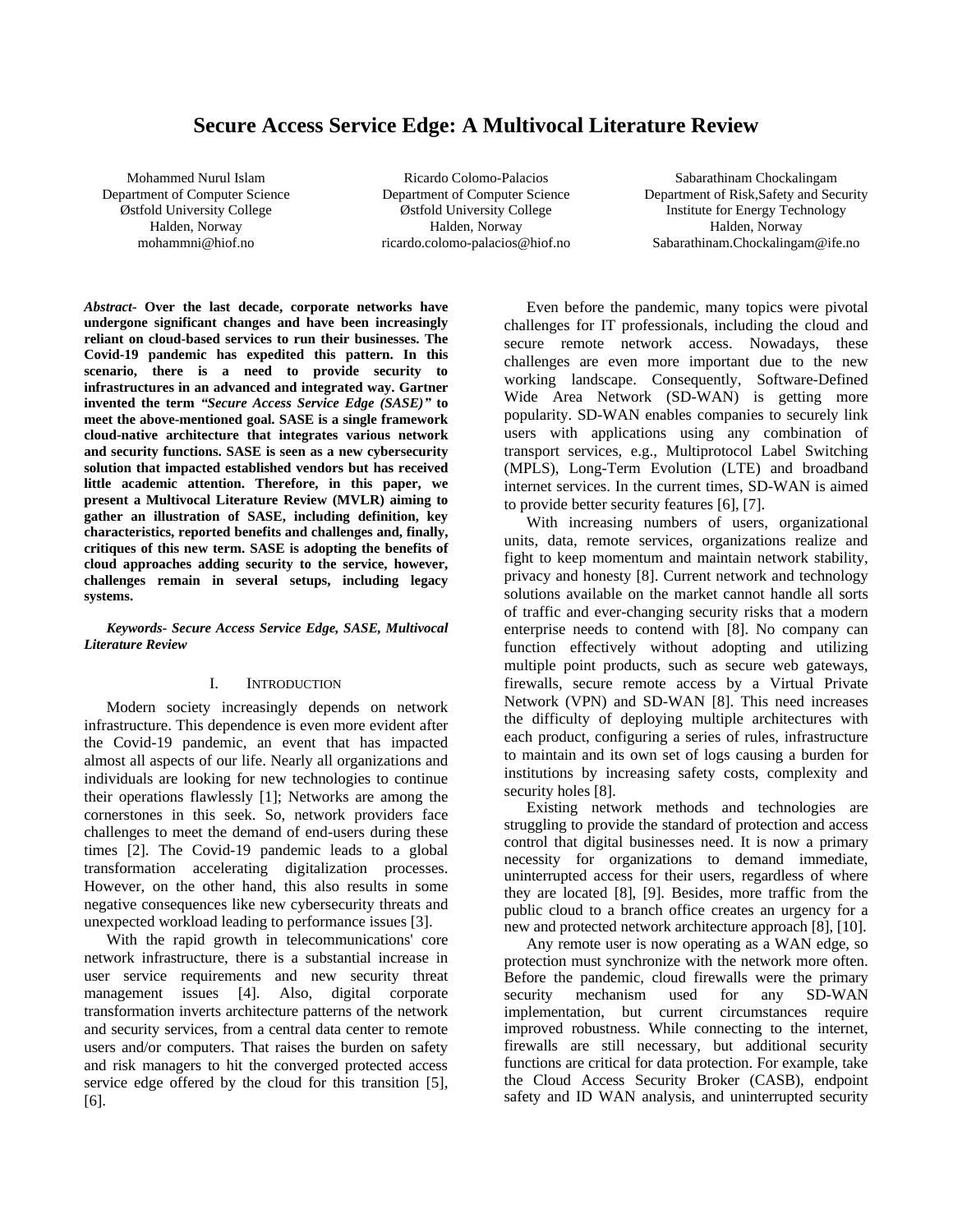threats and response services. These security features usually go outside of SD-standard WAN's domain, explaining why a new wave of technologies resonates with difficulties back in 2020 [7].

SASE is a new approach aimed to tackle these challenges. SASE is a solution that Gartner proposed to support organizations using cloud and connectivity by offering safety networks and services. SASE was designed to serve organizations in leveraging a standard cloud-based architecture to support cloud and mobility by delivering security services for networks and the network. It was developed to ensure that all cloud systems are equipped with reliable security services by means of a common framework. The elimination of multiple point items and using the SASE solution offered in the cloud will minimize complexity while saving substantial technological, human and financial resources [8]. SASE integrates networking and security technologies into a single cloud-delivered system. SASE provides a solution by combining security as a service and network as a Service (NaaS). SASE presents three component levels: Core, Recommended and Optional [5]. SASE core component consists of SD-WAN, Secure Web Gateway (SWG), Cloud Access Security Broker (CASB), Zero Trust Network Access (ZTNA) and Firewall as a Service (FWaaS), consistently monitoring the threats with the capability of detecting sensitive data/malware and also encrypting/deciphering the information on a line-speed basis [5]. Here Web applications and API security, remote window isolation, recursive DNS and network sandboxing are among the SASE recommended practices. This APIbased security as a service access provides data sense as well as support for both checked and unchecked devices. Finally, given that WLAN and VPN services are still required for the customer; these parts are optional in SASE environments [5].

According to Gartner, SASE is a modern paradigm for providing security and network access across a single cloud security framework [5]. However, SASE has received criticism from a variety of outlets, including IDC and IHS Markit. Both analyst firms questioned that it is not a revolutionary product but rather a technical development [11]. SASE is a Gartner concept that refers to incorporating current technology with a single point of control rather than a new item or technology on the market [12]. Clifford Grossner of IHS Markit forecasted that enterprises would not recommend using a single provider for both SD-WAN and security features [12].

SASE can significantly assist businesses by allowing security teams to provide a diverse spectrum of fast network security services that are reliable and incorporated to meet the needs of digital business transformation, edge computing and workforce mobility. Gartner conjectures that at least 40% of enterprises will have SASE adoption strategies in place by 2024, up from 1% in 2018 [5], [6].

SASE is such a new technology and to the best of authors´ knowledge, there is no literature review on this topic. To fill this gap, we conducted a multivocal literature review (MVLR) to investigate SASE. Because of the

subject's novelty, finding scientific literature for academic articles that deal with specific aspects of SASE does not provide comprehensive results. As a result of this observation, an MVLR is needed and was the method adopted.

The rest of this paper is structured as follows: Section II describes the study method followed by search execution in Section III. In Section IV, we present the findings especially on definition, key characteristics, benefits, challenges and criticisms of SASE. Finally, Section V presents conclusions and future research directions.

## II. RESEARCH METHODOLOGY

In this section, we provide an overview of the research methodology and the process followed in this study.

### *A. Multivocal Literature Review*

A MVLR was the method considered applicable for the aim of this study. Given the novelty of the topic, this tool was deemed the most accurate by the authors. This decision is grounded on the amount of material published as gray literature; authors understood that the nature of MVLR completely justifies the need to conduct the study using this mean.

A MVLR is another form of Systematic Literature Review (SLR) with the inclusion of gray literature like blogs, posts and white papers in addition to journal and conference papers [13]. MVLR is effective and necessary because of its characteristics and capability to provide accessibility on emerging topics to researchers and practitioners [13], [14]. Also, the work by [15] was used in order to complement MVLR guidelines.

## *B. Research Questions*

To achieve the objective of this paper, four research questions have been formulated:

RQ1: What is the definition of SASE?

RQ2: What are the main characteristics of SASE?

RQ3: What are the reported challenges and benefits of adopting SASE?

RQ4: What are the reported criticisms of SASE?

#### *C. Data Sources*

In this work in the form of a MVLR, we use Google Scholar to locate available academic literature. Google Scholar also include most of the top databases in the field (e.g., SpringerLink, IEEE Xplore or ScienceDirect) and can be seen as a metadatabase. Also, we use Google searches to locate gray literature (e.g., articles, white papers, blogs, etc.)

### *D. Search Terms*

The search string is constructed in order to retrieve the most relevant literature on SASE. In all databases, the search string used is the same and is as follows: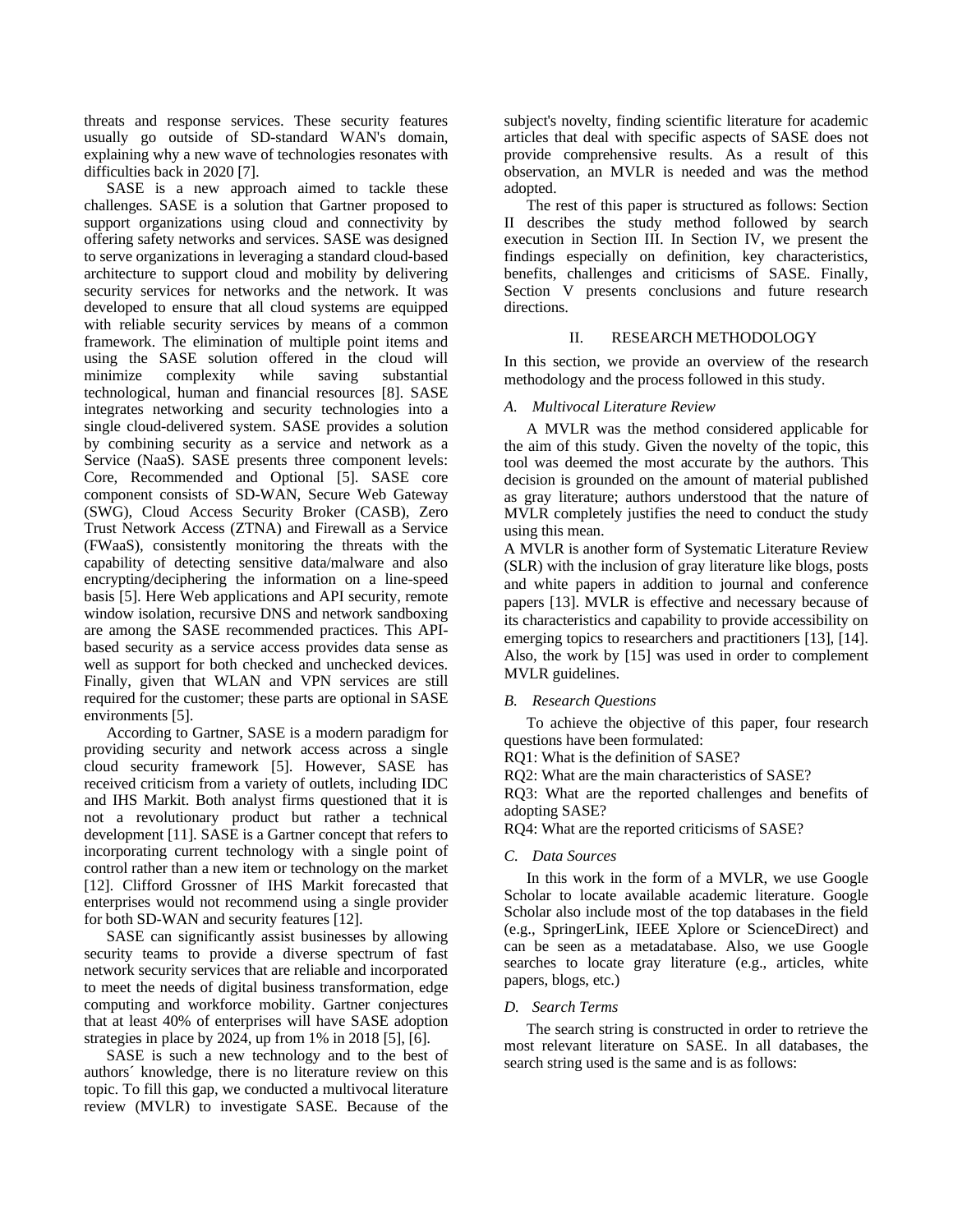("Secure Access Service Edge") AND ("definition" OR "characteristics" OR "benefits" OR "challenges" OR "criticism")

## *E. Search Process*

Four steps were taken to process the findings. First of all, the search string was applied in selected search engines in order to gather documents from the above-mentioned databases. To remove the duplicates, studies identification process was conducted in this phase. Firstly, to verify the relevance to the topical subject, all titles, abstracts and keywords of all documents were reviewed in order to find relevant papers. Finally, all the documents were read completely to check their relevance.

## *F. Search Criteria*

The search criteria were designed to classify studies that offered direct scientific data regarding our research questions. Inclusion and exclusion criteria are developed to narrow down the initial search results.



FIGURE I. OVERVIEW OF THE SEARCH PROCESS

## *G. Study Inclusion and Exclusion Criteria*

Once initial search results have been found, the following inclusion and exclusion criteria are applied to the process to remove irrelevant documents:

*Inclusion Criteria:*

- Studies that explicitly discuss the concept of SASE.
- Studies that discuss characteristics of SASE.
- Studies that discuss the present challenges to **SASE**
- Studies that discuss the benefits of SASE.

Studies that discuss the criticism of SASE.

*Exclusion Criteria:*

- Studies that are not relevant to SASE.
- Studies that are not accessible.
- Results in Google Search deems too similar to other results.
- Studies that are not written in the English language.

## III. SEARCH EXECUTION

This section presents the results of the abovementioned search process. However, the use of the relevant ranking method (e.g., PageRank algorithm for Google) was narrowed to search space during Google Search. In this case, the above-mentioned search string was used for Google Search and authors documented 310000 results. As we found that the first few pages were important for our examination, however, after observation. This is to say  $(n+1)$ <sup>th</sup> page was checked just in the case the result was considered to be significant. The same search string was used in Google Scholar and 10 results were returned. In this case, researchers examined all papers obtained from Google Scholar. The following Table-I shows the process's key outcomes.

TABLE I. SEARCH RESULTS OBTAINED

| Source  | <b>Initial</b><br>result | Title,<br>abstract &<br>keywords | <b>Duplicates</b> | Reading<br><b>Full text</b> | Snow-<br>bowling | <b>Selected</b><br>studies |
|---------|--------------------------|----------------------------------|-------------------|-----------------------------|------------------|----------------------------|
| Google  | 10                       |                                  |                   |                             | -                |                            |
| Scholar |                          |                                  |                   |                             |                  |                            |
| Google  | 310000                   | 154                              | o                 | 20                          |                  | 24                         |
| Search  |                          |                                  |                   |                             |                  |                            |

In summary, first applying the search string in Google Scholar and Google search, 310010 results include in the first phase (Google Search returned 310000 results and Google Scholar returned 10). In the first phase, 309852 results were excluded after reviewing the title, keywords and abstract resulted 158 articles. In second phase, all the duplicate papers were removed, which left 151 papers. Table-II shows the papers selected from full reading (21) and snowballing (4) approaches.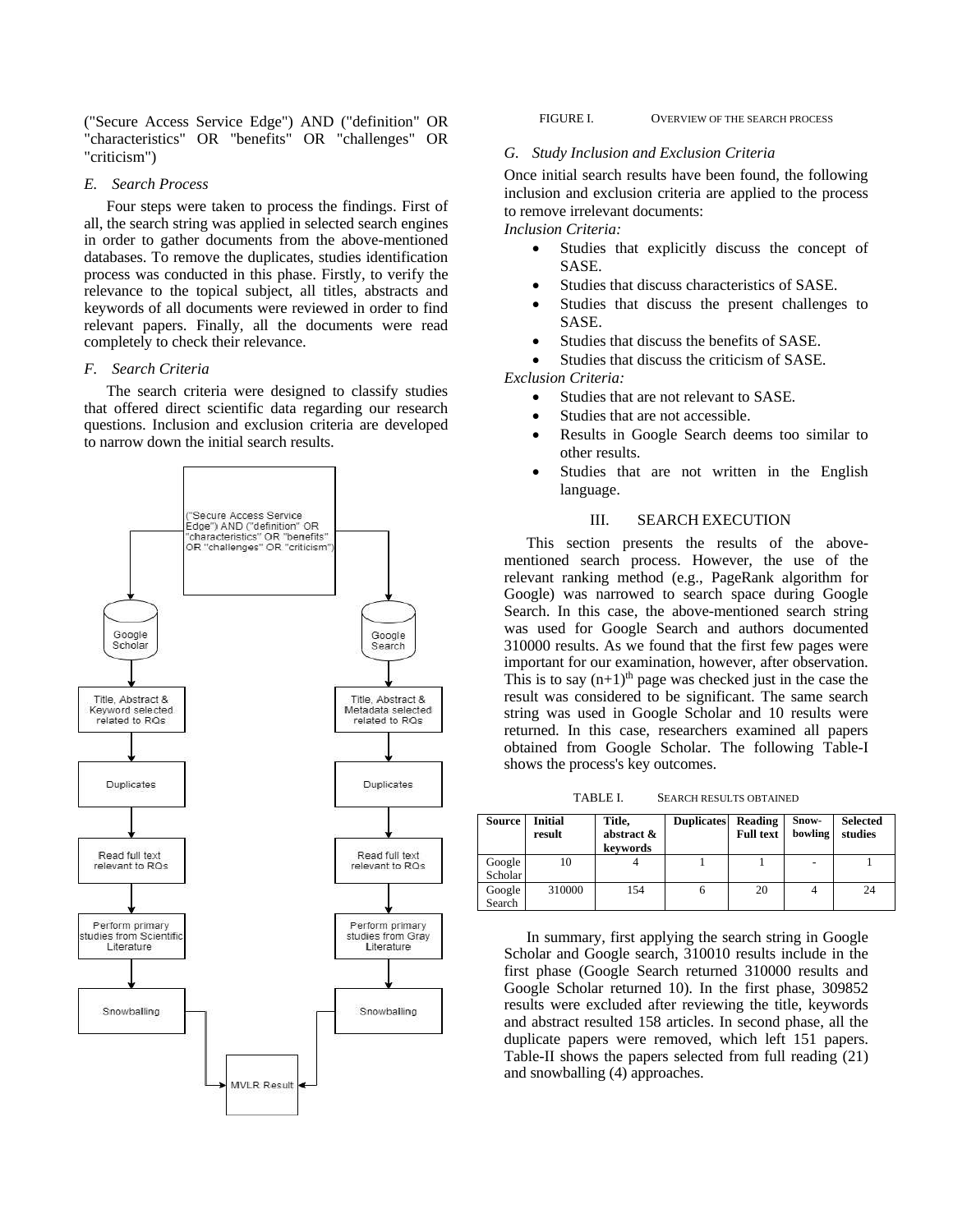|              | <b>Google Search</b> |                     |   | <b>Google Scholar</b> | <b>Total</b> |
|--------------|----------------------|---------------------|---|-----------------------|--------------|
| Full Reading | 20                   | $[7,8,10,11,15-21,$ |   | [6]                   |              |
|              |                      | 23, 24, 27-33]      |   |                       |              |
| Snow bowling |                      | 5.12.22 251         | - | -                     |              |

TABLE II. PAPER SELECTED FROM FULL READING AND SNOW BOWLING

All 25 papers were sorted in a reference manager tool, in this case Zotero. To guarantee the inclusion of all relevant papers, forward and backward snowballing approach was used as recommended by MVLR guidelines, on the set of sources already in the pool.

All the selected sources were used to answer the four research questions listed in Section II. Table III presents the search results according to the research questions and the search engines. First column presents RQs, second and third, presents the number of papers collected from Google Scholar and Google Search to answer the specific research question. Therefore, the selected sources reported more benefits than challenges in the SASE scope.

TABLE III. SOURCES AND THEIR RELEVANCE TO RESEARCH **QUESTIONS** 

| <b>ROs</b> | <b>Google Scholar</b> |   | <b>Google Search</b> |                      |  |
|------------|-----------------------|---|----------------------|----------------------|--|
|            |                       | 6 |                      | [5, 15]              |  |
|            |                       | 6 |                      | $[5,8,10,11,16-25]$  |  |
| RO3        |                       | 6 |                      | [5,8,22,26-29,31-33] |  |
|            | -                     | - |                      |                      |  |

### IV. FINDINGS

### **RQ1: What is the definition of SASE?**

As SASE is a new emerging concept coined by Gartner, there is no generally accepted definition apart from their own definition. To answer this RQ, authors select one scientific paper, and the remaining two were considered gray literature to find the best definition. While reviewing scientific and gray literature, the authors observed a standard opinion/view on SASE based on Gartner's report. The term SASE was invented by Gartner in its report 'The Future of Network Security is in the Cloud' [5] defined SASE as follows,

*"The secure access service edge is an emerging offering combining comprehensive WAN capabilities with comprehensive network security functions (such as SWG, CASB, FWaaS, and ZTNA) to support the dynamic, secure access needs of digital enterprises."*

Similarly, according to Fortinet [16], SASE can be seen as a *"cloud-delivered service that combines network and security functions with WAN capabilities to support the dynamic, secure access needs of today's hybrid organizations."*

So, in a nutshell, SASE is the convergence into one infrastructure of cloud-based networks and security technologies in a single framework [6]. This convergence continues to take place with the maturity and development of technologies. Network devices and smartphones are notable examples. Usually, these integrations provide consumers with greater functionality, interoperability and stability, as will be the case with SASE in a set of independent services [6].

#### **RQ2: What are the main characteristics of SASE?**

Fourteen papers were selected to answer this question where thirteen of them are gray, and one is scientific literature. There are several characteristics associated with SASE that makes the technology efficient and noteworthy, but the following are the principal components,

*Identity-driven:* Because of its inability to meet complex safety access criteria, conventional enterprise architecture must evolve in response to the growing popularity of the cloud-centric business model [8], [17]. In legacy architectures, access techniques rely on network details such as IP addresses and networking edge devices with strict connection methods [18]. In this scenario, IT teams find it more challenging to handle and upgrade various security services and access policies. Implementing identity-based zero trust access policies on the edge network enables businesses to expand their network to all end-users, regardless of location or device type [5]. This level of protection guarantees both external and internal data leaks and other threats, which is a significant improvement over the highly permissive and potentially insecure VPN [19].

*Cloud-based architecture:* As organizations shift towards more Software-as-a-service and other cloud-native applications, backhauling Software-as-a-service traffic to the data center increased the latency and networking cost [6], [20]. To overcome this issue, security should be placed between the users and the cloud [10]. SASE is a cloud-based architecture that puts the cloud at the center of the network. Additionally, without any specific hardware specifications, SASE cloud architecture made it possible to use cloud resources [18], [21]. That helps IT professionals monitoring and implementing enterprise policies using a single console, thus, make straightforward operations [22]. *Supports all edges:* Modern digital businesses are rapidly adopting job models that are more outside of the workplace than inside. Furthermore, as mobile and other edge computing devices proliferate, services must communicate with more than just sites [23]. SASE enables the creation of a network for the entire enterprise, including data centers, branches, cloud services, smartphones, and remote customers, SD-WAN devices, for example, utilizing physical edges, while continuing mobile customers and clientless browsers meet on-going users [11], [24].

*Globally distributed:* SASE technology provides a global SD-WAN infrastructure that operates over a private backbone to provide optimum network performance for any application, regardless of its location [25]. Rather than relying on the global internet, routing all traffic via the SASE backbone private network will minimize latency and ensure optimum network and security efficiency for any application. [22], [26].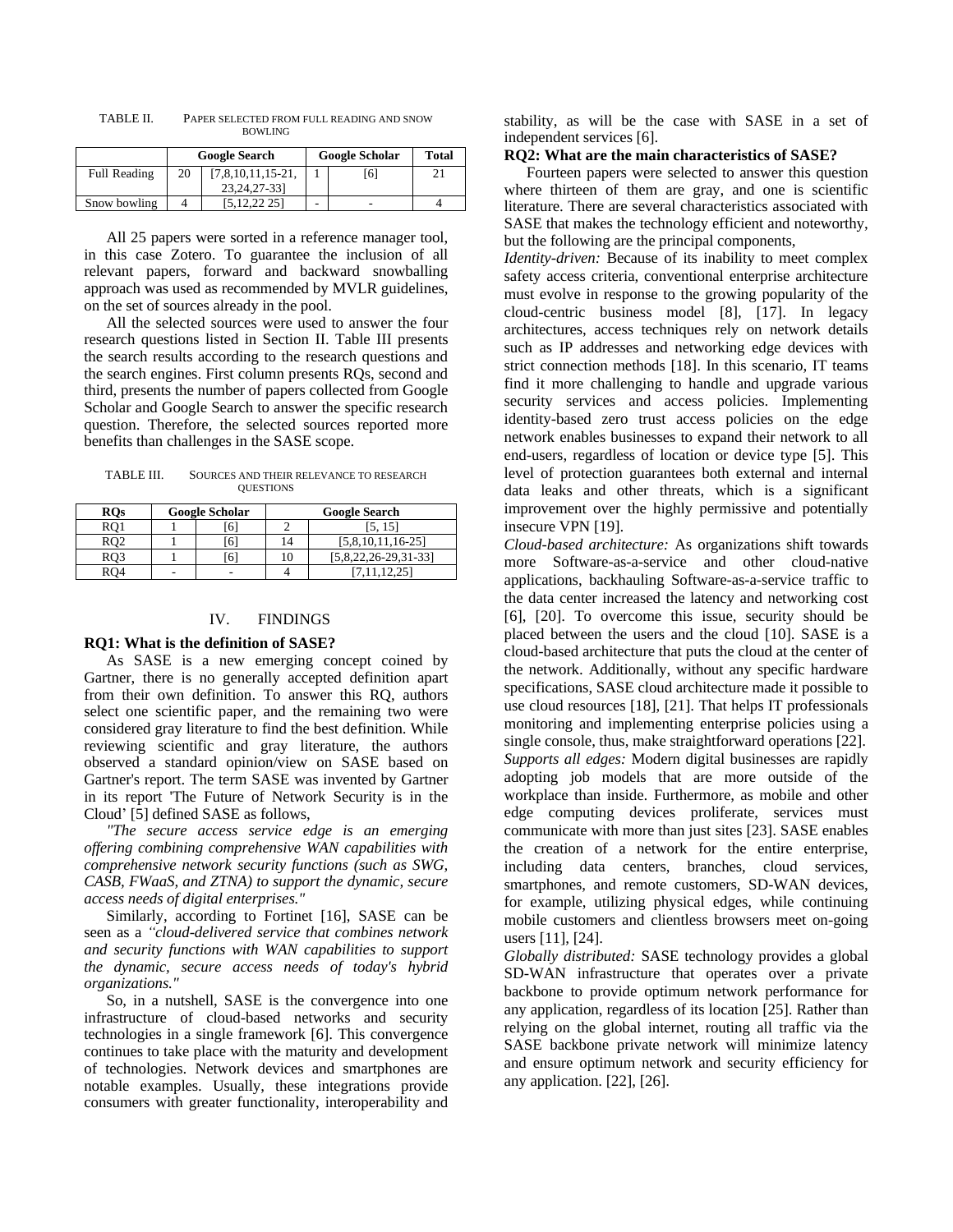## **RQ3: What are the benefits and challenges of adopting SASE?**

SASE is a relatively new idea, but it has reported several potential advantages with many challenges. To answer this question, ten papers were selected, one from scientific literature and nine from gray literature.

## **Benefits:**

*Total visibility in hybrid environments:* Legacy organization's architecture had problems with blind spots and the traffic inspection of remote users. The combination of network services such as FWaaS, SWG, DLP, and CASB technologies and functions in SASE provides enterprise security complete visibility of hybrid network operation [8]. SASE capabilities provide organizations more control to inspect, manipulate, and secure the entire business network, including data centers, offices, branches, public and private clouds and mobile users [5].

*Control of users, data and apps:* As users are increasingly gripping various SaaS applications from multiple devices and locations, many of these applications can operate on nonstandard ports. Users can force applications to run over these ports through protocols, regardless of violating the company policies [8]. By default, SASE can distinguish traffic by operation on all ports. It does not impose an administrative burden by making which applications use which ports to configure relevant policies and regulations [8]. SASE offers a complete insight into device use and the ability to comprehend and monitor its use.

*Cost and complexity reduction:* With a reduction in the total number of providers, SASE would help to minimize IT personnel expenses by consolidating safe access facilities from a single supplier [5]. Besides, reducing the number of physical and virtual apparatus in a division and reducing the number of agents required on the end-user system [5], [27]. SASE allows enterprises to costeffectively expand the networking and security infrastructure to all of their locations by using a converged, cloud-delivered system that entirely incorporates networking and security technologies and functions [8].

*Improved performance and latency:* Leading SASE vendors are offering a global footprint in latencyoptimized routing [8]. This is particularly critical for applications that need low latency, such as coordination, recording, VoIP and online conferencing. This reduces the congestion and latency involved with backhauling Internet traffic through MPLS links or routing traffic through a link experiencing high usage or performance problems [5], [28].

*Enhances the user experience:* Easy control is one of the key advantages of SASE. Since SASE is a key cloudbased management framework, the whole operation from one point is controlled [5], [29]. For example, the management by several offices within an enterprise network of SWG and SD-WAN, NGFW, and VPN devices demands more IT work as additional sites are

installed. However, the sophistication of SASE management does not evolve with the network since it is a single cloud-based manager [30]. It manages the whole service and it does not take long for the IT department to perform heavy repair duties such as removal of patches and hardware [24], [29].

*Improved security:* Each access session can be reviewed and the same set of policies applied to the SASE providers that support the control of content by identifying confidential data, malware and so on [5].

*Increased effectiveness of the network and network security staff:* Network security experts should concentrate on identifying, regulating, and application access specifications and the mapping of them to SASE capacities instead of the repetitive activities of setting up infrastructure [5].

## **Challenges:**

*Culture and politics between siloed teams:* Buyers of network security services and SWG, CASB are often different groups. These various teams are engaged in traditional rivalry and spend more time and energy blocking each other to defend their turf [5], [31], [32]. To drive SASE adaptation, solid and significant leadership assistance is needed to support its adoption.

*Complexity:* Those companies who want to make their SASE out of a wide range of suppliers and cloud offers, combining this can lead to incoherent management and compliance, low efficiency, and costly implementations [33]. A similar issue arises if the supplier from many acquisitions and/or alliances integrates SASE in its offer [5].

*Legacy vendors do not have a cloud-native mindset:*  Hardware-centered network and network security suppliers would find it difficult to adapt to the provision of cloud-native and cloud-based services [5], [33]. Both distribution and reward channels will modify business models. Vendors who previously offered dedicated hardware on-premises would most likely take the easiest route and deliver initial SASE products focused on singletenant architectures [33].

*Investment needed for POPs and Peering Relations:* The policy and implementation capability of SASE must be located in any part of the endpoint identity. This means worldwide access for bigger companies that embrace a mobile population and a connected digital economy [5]. Smaller SASE suppliers would not be able to support the investments needed for competitive results. SASE offers which only use Infrastructure as a Service (IaaS) Internet backbone capability but do not have local POPs/edge capabilities, face latency, performance problems, and consequent end-user discontent [5], [23].

*The inclusion of agent for leading SASE packages*: To interface with forward-thinking proxy architectures and handle some conventional framework protocols, a local agent is needed [23] Furthermore, SASE providers hire additional agents to obtain additional system context.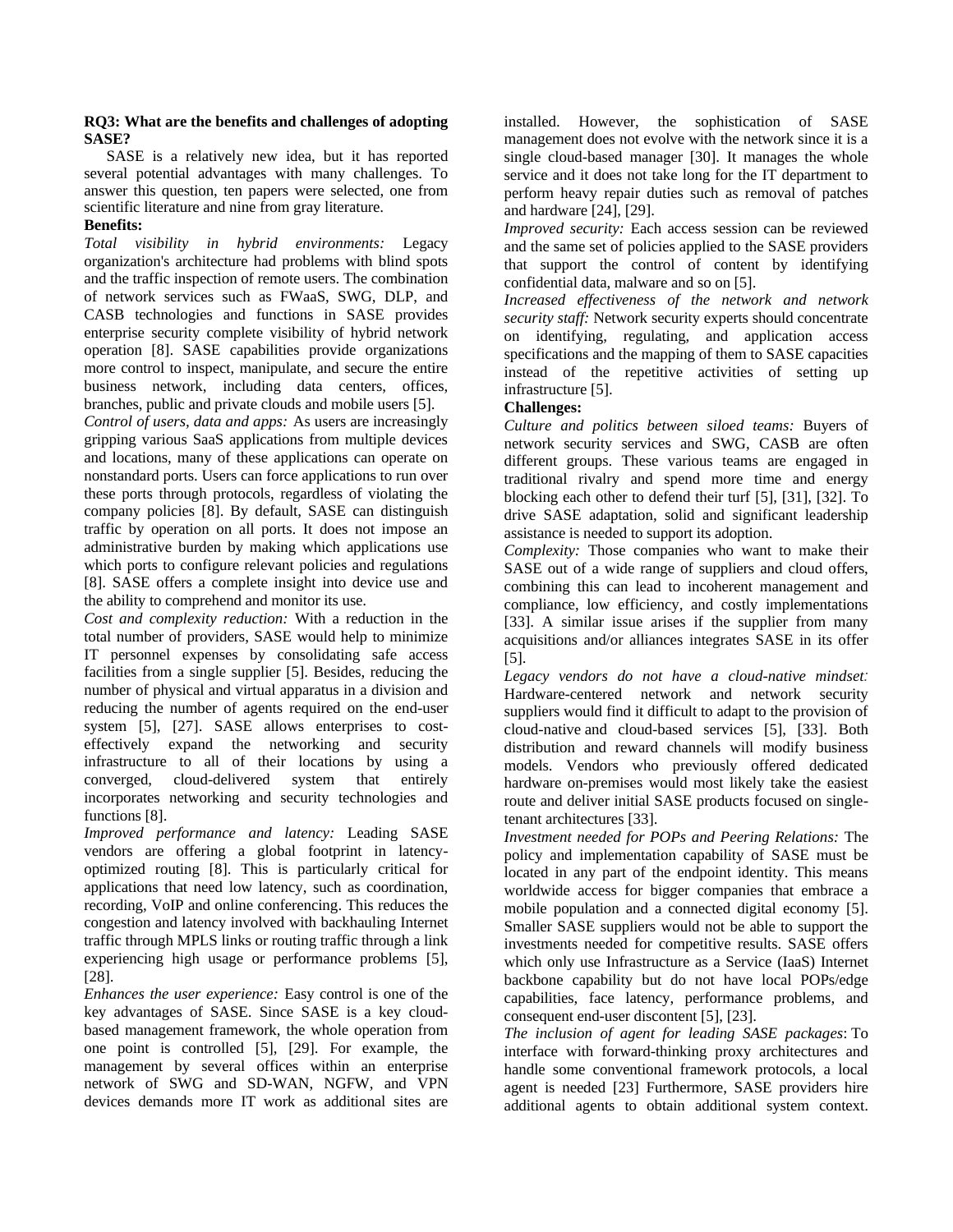However, if many agents are used to helping connectivity, agents increase the difficulty of SASE deployments. [5], [34].

*Too much payment and the chaos of the SASE:* The entire SASE industry is under pressure as the industry consolidates and continues to encourage economies of scale for larger providers. It also moves away from bandwidth-oriented models for WAN edge/SD-WAN and toward entity-driven subscription models based on the price categories of inspection introduced [5].

### **RQ4: What are the criticisms of SASE?**

A variety of stakeholders, including IDC and IHS Markit [11], [12], [26] have been criticizing SASE. Where both analyst firms are uncertain of Gartner's argument that SASE is a panacea idea and also a new concept, or commodity, rather than an integration into one single management source of current technology [12], [26].

In an email, Clifford Grossner, Executive Director of Science and Technology at the IHS Markit Fellow, told SDxCentr, "*SASE seems not like a new industry, let alone a new technology or product"*. He also conveyed that integrated management is advanced computation, networking, and stability. On the other hand, it is still very rare that any companies would not purchase from a single seller all this [12], [26].

Additionally, Grossner also criticized the absence of analytics, artificial intelligence and edge automation Machine Learning, which he said seemed to be lacking from the SASE concept by Gartner [7], [12].

### V. CONCLUSIONS

The migration of data and software to the cloud brings apparent advantages such as reduced costs, higher efficiency, and increased agility, but it also introduces new challenges [35]. It also brings some challenges SASE is a model that offers many enterprises the best direction to modernizing their organizations in an integrated and secure way.

SASE provides all of the benefits of cloud-based as-aservice delivery, including plug-and-play deployment, accelerated optimization, scalability, the lower overall cost of ownership, and hands-free updates and maintenance. Security is a prerequisite at any endpoint where SASE can provide an efficient way to solve current challenges.

However, some problems remain, such as transitioning to this new technology and some organizations' refusal to focus on vendors/agents because they want greater leverage of their security processes and infrastructure. Businesses that are established in the cloud age would find it easier to embrace SASE, but the fact is that most are not starting from scratch. And some industries will still need on-premises IT infrastructure where hardware is required on-site. Also, it is unclear whether or not SASE can achieve the widespread popularity identified by vendors for cloud storage and applications.

As a potential future work, authors aim to investigate the concept from a security perspective, performing research on the impact of its adoption in the detection of security incidents. As a second research direction, the authors want to investigate the integration of SASE in SecDevOps environment.

#### ACKNOWLEDGEMENT

This paper is partially funded by the Research Council of Norway (RCN) in the INTPART program under the project "Reinforcing Competence in Cybersecurity of Critical Infrastructures: A Norway-US Partnership (RECYCIN)" with the project number #309911.

#### **REFERENCES**

- [1] Y. Siriwardhana, C. D. Alwis, G. Gür, M. Ylianttila, and M. Liyanage, "The Fight Against the COVID-19 Pandemic With 5G Technologies," *IEEE Eng. Manag. Rev.*, vol. 48, no. 3, pp. 72–84, thirdquarter 2020, doi: 10.1109/EMR.2020.3017451.
- [2] Y. Abdulsalam and M. S. Hossain, "COVID-19 Networking Demand: An Auction-based Mechanism for Automated Selection of Edge Computing Services," *IEEE Trans. Netw. Sci. Eng.*, pp. 1–1, 2020, doi: 10.1109/TNSE.2020.3026637.
- [3] T. Weil and S. Murugesan, "IT Risk and Resilience— Cybersecurity Response to COVID-19," *IT Prof.*, vol. 22, no. 3, pp. 4–10, May 2020, doi: 10.1109/MITP.2020.2988330.
- [4] B. Ellison, "IT Management Challenges During COVID-19," *BDO Digital*. https://www.bdo.com/digital/insights/managedservices/it-management-challenges-during-covid-19 (accessed Feb. 17, 2021).
- [5] N. MacDonald, L. Orans, and J. Skorupa, "The Future of Network Security Is in the Cloud." https://www.gartner.com/doc/reprints?id=1- 1ZFQJAP6&ct=200709&st=sb (accessed Feb. 17, 2021).
- [6] M. Wood, "How SASE is defining the future of network security," *Netw. Secur.*, vol. 2020, no. 12, pp. 6–8, Dec. 2020, doi: 10.1016/S1353-4858(20)30139-2.
- [7] A. Pandya, "The Impact of COVID-19 on SD-WAN." https://www.thefastmode.com/expert-opinion/18447-the-impactof-covid-19-on-sd-wan (accessed Feb. 17, 2021).
- [8] L. Miller, "Secure Access Service Edge (SASE) for Dummies," p. 65, 2020.
- [9] "Secure Access Service Edge (SASE)," *trustgrid.io*. https://trustgrid.io/sase/ (accessed Mar. 24, 2021).
- [10] "What is SASE (Secure Access Service Edge)? Citrix Norway," *Citrix.com*. https://www.citrix.com/no-no/glossary/what-is-sasesecure-access-service-edge.html (accessed Mar. 24, 2021).
- [11] "Secure Access Service Edge," *Wikipedia*. Feb. 28, 2021. Accessed: Mar. 10, 2021. [Online]. Available: https://en.wikipedia.org/w/index.php?title=Secure\_Access\_Servic e\_Edge&oldid=1009415786
- [12] T. Mann, ,"Analysts Debate SASE's Merits as Vendors Board Hype Train," *SDxCentral*, Nov. 09, 2019. https://www.sdxcentral.com/articles/news/analysts-debate-sasesmerits-as-vendors-board-the-hype-train/2019/11/ (accessed Feb. 17, 2021).
- [13] V. Garousi, "Guidelines for including grey literature and conducting multivocal literature reviews in software engineering," *Inf. Softw. Technol.*, p. 21, 2019.
- [14] R. T. Ogawa and B. Malen, "Towards Rigor in Reviews of Multivocal Literatures: Applying the Exploratory Case Study Method," *Rev. Educ. Res.*, vol. 61, no. 3, pp. 265–286, Sep. 1991, doi: 10.3102/00346543061003265.
- [15] S. Misra, "A Step by Step Guide for Choosing Project Topics and Writing Research Papers in ICT Related Disciplines," in *Information and Communication Technology and Applications: Third International Conference, ICTA 2020, Minna, Nigeria, November 24–27, 2020, Revised Selected Papers 3*, 2021, pp. 727–744.